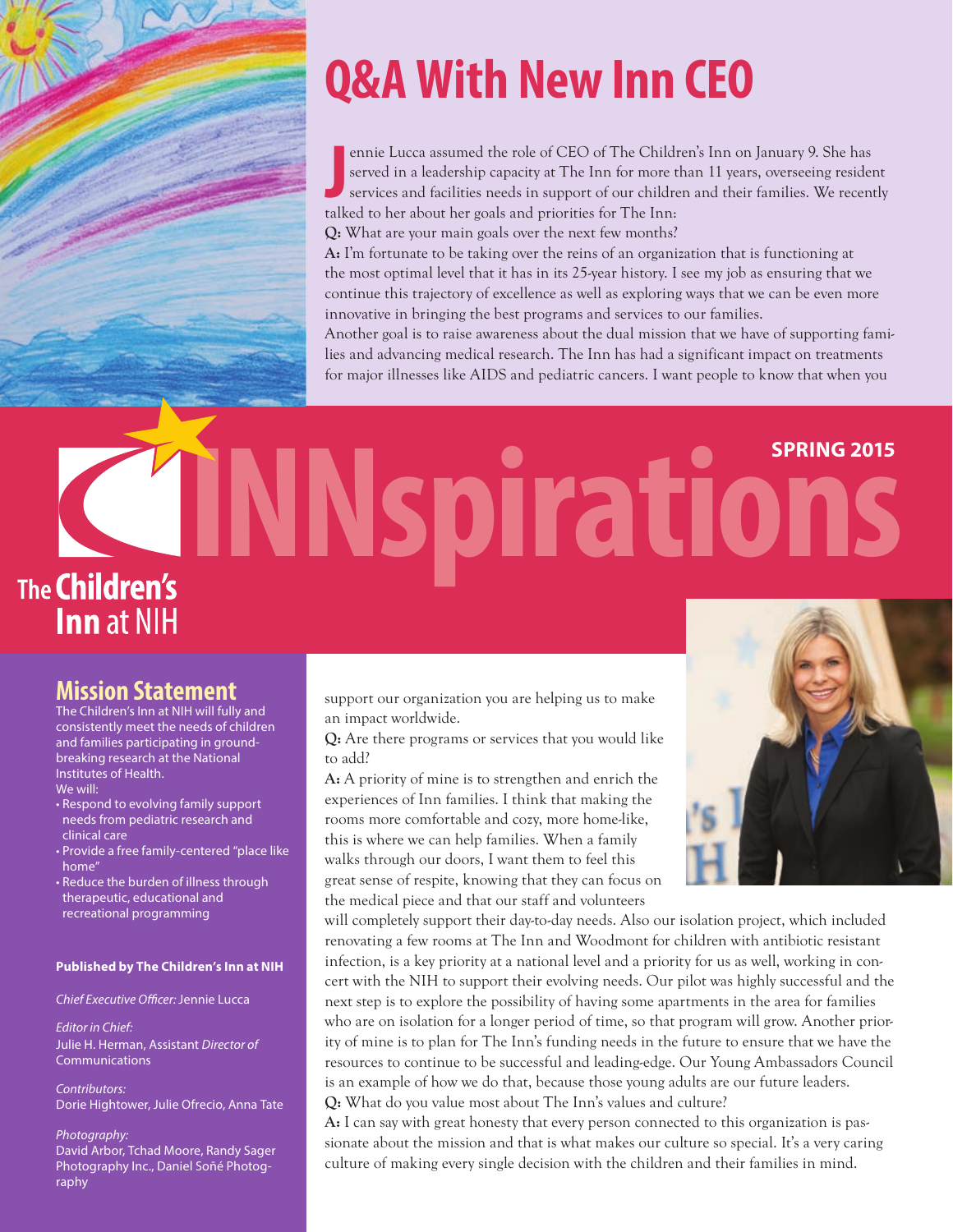# **INNspirational PEOPLE**



Inn resident Jordan Neal riding the DC Metro for the first time.



Residents taking part in fun sciencerelated programming at The Inn.

# Meet Inn Resident Jordan Neal

Twenty-one-year-old Jordan Neal came to the National Institutes of Health (NIH) for the first time this January and was given a new diagnosis—and new hope—for a more effective treatment for his immunodeficiency disease. Doctors at the NIH had only recently identified his rare, genetic immunodeficiency called PASLI disease.

Jordan had been undergoing treatment for Common Variable Immunodeficiency (CVID) since he was four. The treatment for CVID involved monthly infusions of immunoglobulin—a blood product that contains antibodies that are important for a functioning immune system—as well as heavy doses of antibiotics and steroids. "We had been living under the CVID cloud all this time," said Jordan's dad, Mike. "It's a blessing to get a diagnosis that gives us better options."

When Jordan was a toddler, he had recurrent infections so his parents took him to several specialists near their home in Louisiana. Doctors told Mike and his wife, Kerri, that Jordan had only about 10% of a normal immune system. He not only had reduced lung function, but also had an enlarged spleen and lymph nodes.

The family moved to Ft. Collins, Colorado so that Jordan could be treated at Denver's National Jewish Hospital, which has a national reputation for treating respiratory diseases. After reviewing multiple blood tests, biopsies, CT scans and MRI's, his doctor there recommended that Jordan take part in a genetic study at the NIH to better pinpoint his medical condition.

Jordan and his dad will return to the NIH later this year. "The Children's Inn staff is so professional, inviting, and provided not only financial relief but an 'at home' feeling as well during our stay," said Mike. Jordan and his parents are optimistic that the new diagnosis and treatment will be successful. Jordan grew up hunting and fishing with his dad. Being outdoors is his passion. He is enrolled at a local community college and plans to become a Wildlife and Fisheries Agent when he graduates.

### Inn Announces STEM Initiative

The Inn's Education Program announces a series of new offerings focusing on science, technology, engineering and math (STEM) programs. "Because of their participation in research clinical trials, our children are keenly aware of the importance of science, technology and STEM education. It's a part of their daily lives," says Ronny Kempenich, The Inn's Education Program Coordinator. "We understand that STEM education is vital to the future of these children and future generations."

The Inn's STEM programs and activities include: tutoring, one-on-one homework support in science and math, technology support for children with special education needs, Study4Fun (a twice-weekly education program), and ExploreINN (a twice-monthly program offering children fun, hands-on science and math activities).

Last summer, The Inn also began a partnership with NASA. Dorian Janney, an Education Specialist with the Global Precipitation Measurement (GPM) Project, visits each month to lead space-related science activities with residents. Through this new partnership, The Inn has been able to expand our science and technology programming, such as a fun activity led recently by NASA Astronaut Col. Mike Hopkins.

The Inn wishes to acknowledge Battelle, one of our generous corporate partners, for their financial support of the STEM educational programming.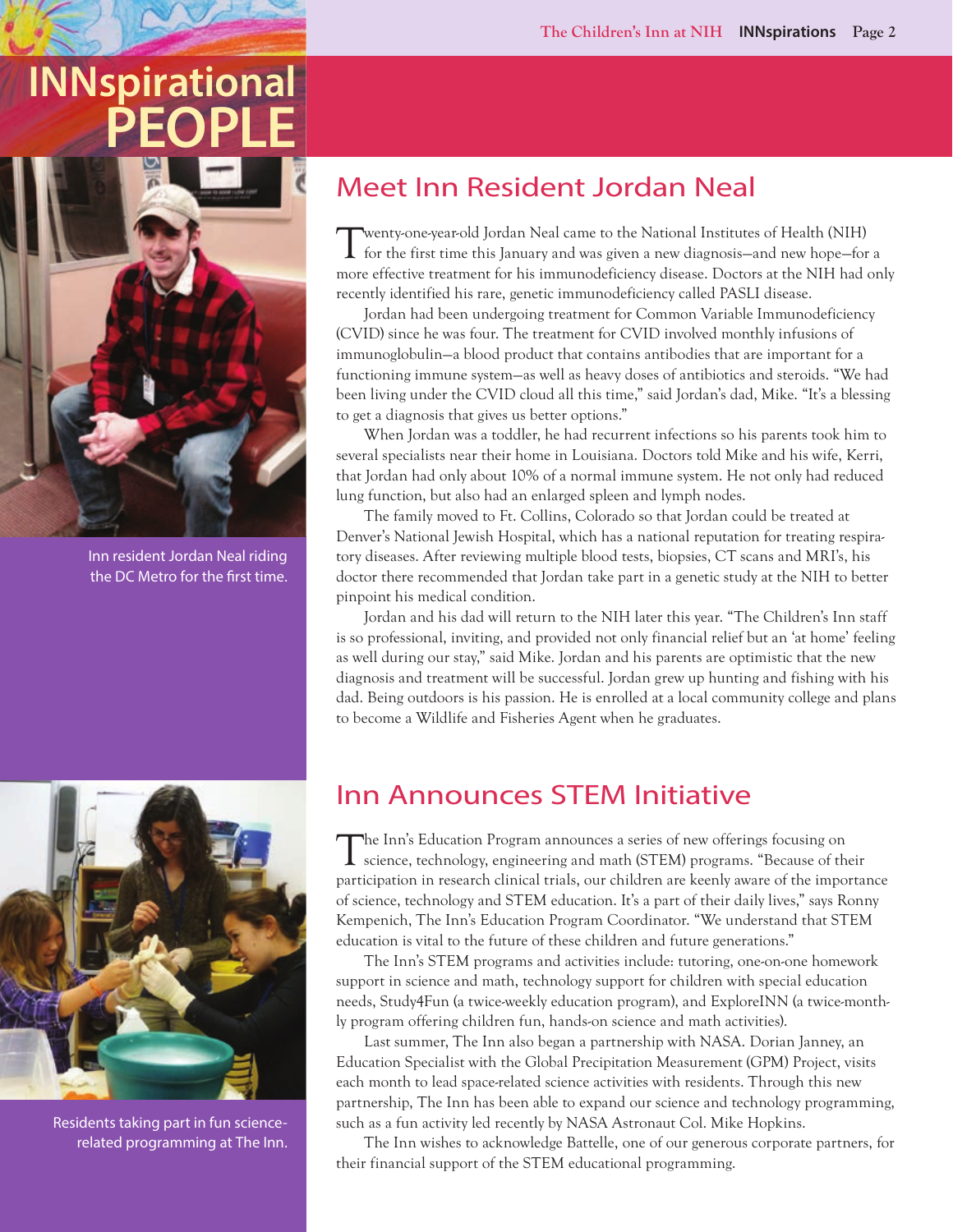# **INNspirational EVENTS**



Inn CEO Jennie Lucca spoke at Rare Disease Day at the NIH on February 27.



Members of The Inn's Young Ambassadors Council at the fourth annual A WINNter Affair gala on February 21.

## Rare Disease Day at the NIH

Rare Disease Day was observed at the National Institutes of Health on Friday, Febru-ary 27 with a day-long conference focusing on research advances, the development of new diagnostics and treatments, advocacy, and new collaborative models to facilitate interactions among government, industry, academia, and patient advocates. The day was established in 2008 to raise awareness about rare diseases, the challenges encountered by those affected, and the importance of research to develop diagnostics and treatments. Because roughly 80 percent of rare diseases are genetic in origin, it is estimated that about half of all rare diseases affect children.

Although each rare disease affects fewer than 200,000 Americans, in total, these illnesses touch an estimated 30 million people. Rare diseases can be chronic, progressive, debilitating, and life-threatening, and the people affected face challenges such as delays in diagnosis or misdiagnosis, and the psychological burden and lack of support services. Treatments for rare diseases can be financially prohibitive or unavailable.

The majority of children who stay at The Inn are dealing with a rare disease or difficult-to-treat forms of other diseases. Jennie Lucca, Inn CEO, spoke to the attendees at the Masur Auditorium about the role that The Inn plays in supporting rare disease research. "The Children's Inn empowers the work of the NIH clinicians and researchers who work tirelessly to improve the quality of life for our children," she said. "The clinical trials in which these brave kids participate provide new information and knowledge to the scientific community for the benefit of generations of children to come."

Other presenters at Rare Disease Day included Congressman Leonard Lance, co-chair of the Rare Disease Caucus; NIH Director Francis S. Collins, MD, PhD; The National Center for Advancing Translational Sciences (NCATS) Director Christopher P. Austin, MD; and NIH Clinical Center Director John I. Gallin, MD.

## 4th Annual *A WINNter Affair* a Success

The 4th annual A WINNter Affair, held at the Ronald Reagan Building in Washing-ton, DC on February 21, was another successful event hosted by The Inn's Young Ambassadors Council (YAC). Despite harsh weather conditions, 200 young professionals attended, enjoying cocktails, hors d'oeurves and dancing in support of The Inn. Trade Center Management Associates donated the event space, catering and refreshments. DJ Neekola provided the up-beat music, which brought guests to the dance floor.

Through generous donations from many local companies and businesses, the evening included a San Francisco get-away raffle package and a wide variety of prizes in its first ever silent-auction. Prize winners went home with concert tickets, DC sports tickets, dining experiences, local outings and much more. At the end of the night, the YAC raised \$60,000 for sick children and families who call The Inn "a place like home" while undergoing treatment at the National Institutes of Health. This evening marked the council's most successful gala to date.

Founded in 2011, the YAC is a volunteer council of young professionals in their 20s, 30s, and 40s who work together to spread The Inn's mission through fundraising, social events, volunteer projects, and community outreach initiatives. The WINNter Affair is just one of the many ways that the YAC supports The Inn. Learn more about upcoming events and projects at www.childrensinn.org.